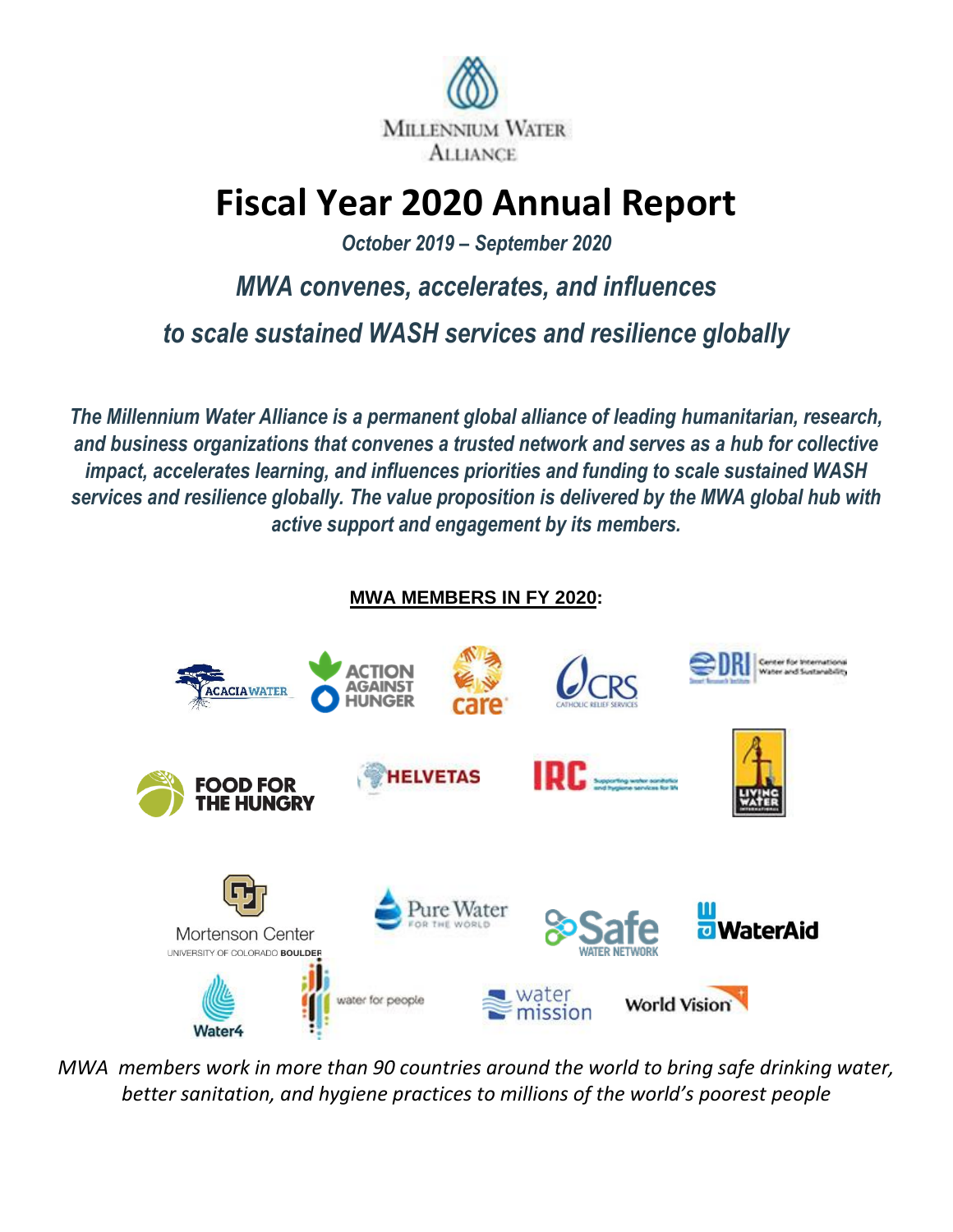# *The Year a Global Pandemic Changed Everything, And Reinforced the Need for Faster Progress on Safe Water, Sanitation, and Hygiene*

Halfway through Fiscal Year 2020, a challenge came that many in the water, sanitation, and hygiene (WASH) sector had long warned about but did not know when or where it would come: A deadly viral pandemic that would take millions of lives, arrest many hard-won gains in global development and destabilize all nations politically and economically. Our institutions persevered, and despite the enormous difficulty imposed by addressing the pandemic's spread and effects, our work in the field continued.

In late 2019, the Millennium Water Alliance was making timely progress in supporting the scaling of WASH services globally by *convening* members and partners for collective impact, *accelerating* critical learning, and *influencing* sector policy, resource levels, and decision makers. In March 2020, as the COVID-19 pandemic accelerated everywhere in the world, we still did not know how massively it would affect our lives. We shared a sense of confidence and optimism when we gathered on March 12 for the MWA Board meeting in Washington DC and enjoyed a good meeting with the then-Deputy Administrator of USAID, talking about the future of their programs and ours. That following weekend in Washington DC, as elsewhere, normal business came to a halt. MWA staff and members began working remotely, canceling meetings, postponing initiatives, and learning how to adjust to an entirely new work environment. It was hard for everyone, and especially pressing on nonprofit organizations dedicated to one of the most crucial elements of improving public health in developing nations – WASH.

Challenging as it was, MWA continued to grow even with the enormous restrictions on business imposed by COVID-19. We added two new members, **Action Against Hunger**, a major global actor in multiple development sectors, and the **Safe Water Network,** an innovative NGO that embodies the call for collective action and sharing of new practices. As a permanent alliance of the world's premier WASH enterprises, MWA is uniquely positioned as a hub to amplify the voice of our members. We do this both in specific countries of service in funded programs such as in Ethiopia and Kenya, as well as globally. At the close of FY 2020, we had 17 members with expertise in more than 90 countries around the world.

MWA was a strong advocate to the US Government for including meaningful funding for international efforts to fight the pandemic. We advocated directly to USAID for prioritizing water, sanitation, and hygiene in its efforts to mitigate and prevent the of COVID-19, and while some USAID programming made the adjustment, the response was slow. In our view, while we all awaited the development of vaccines, the most immediate need was to help countries prevent the spread of the disease, especially through accelerated assistance in safe water, better sanitation, and urgent hygiene education where it was needed the most.

We all became accustomed to doing our work through teleconferences and other indirect means. Our programs in Ethiopia went through a planned adjustment from one grant term from our generous partner, The Conrad N Hilton Foundation, into a new program with them; our widely praised five-year program in Kenya came to its planned conclusion, and we began the process of building on that foundation with new programming for the following year.

In spite of repeated attempts by the Trump Administration to cut all foreign assistance by nearly *a third* in FY 2020, both parties in Congress rallied to the defense of USAID and continued funding,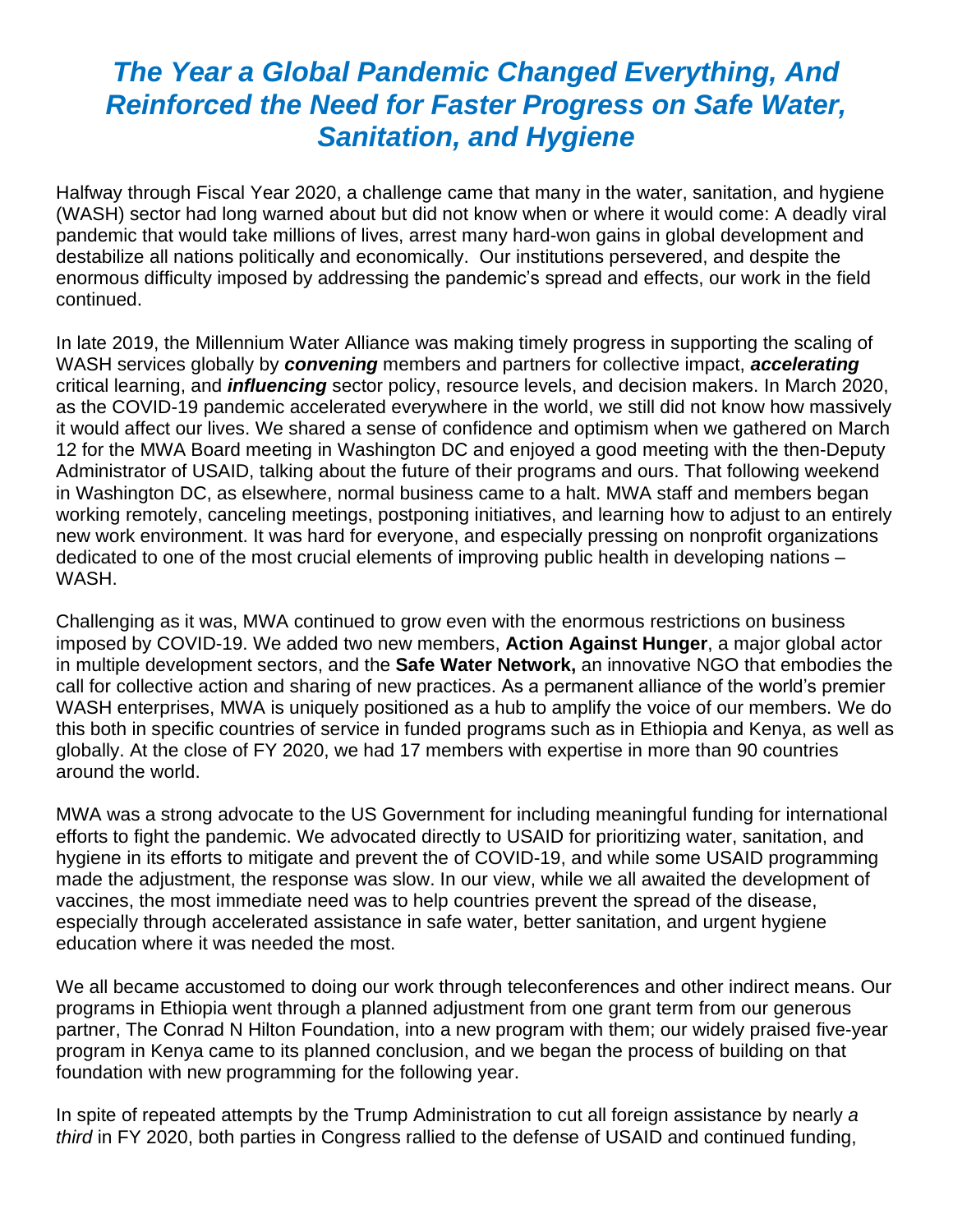including for WASH. We played a highly active role with other development organizations in defeating those destructive proposed cuts.

With the end of perhaps the most difficult year of our lives – certainly, the most difficult in the years of MWA's existence – our alliance not only survived but grew. The pandemic is not yet over, but we are learning how to push our programming forward and create new partnerships to spur access to safe water and sanitation for millions of the world's most vulnerable people.

# *Snapshots of Our Major Efforts in FY 2020:*

## *Advocacy in the U.S. and Globally*

MWA has been a leader in WASH advocacy for 17 years, in the U.S. and international forums. From the landmark Sen. Paul Simon Water for the Poor Act passed by Congress in 2005, through successful efforts over a decade to increase U.S. government funding for the WASH sector and improve USAID policies and programs, MWA has led in coalition with NGOs, political leaders, and private citizens to make WASH a major priority in U.S. development strategy. Despite budget pressures (in part due to COVID-19), MWA played a leading role to maintain level funding of \$450 million for WASH at USAID in the coming year (FY 2021) and to advance passage of a \$12 billion emergency supplemental appropriations for USAID to deal COVID-19 in multiple programs.

# *The Millennium Water Alliance Sustainable WASH Program in Ethiopia*

MWA's five-year program in Ethiopia is generously funded by a major grant from the Conrad N. Hilton Foundation with matching funds from five implementing MWA members. Aimed at supporting Ethiopia's nationwide achievement of safe, affordable, and sustainable water services delivery by 2030, the **Sustainable WASH Program of the Millennium Water Alliance** supports three woreda governments in Amhara National



Regional State to achieve long-term plans for full WASH coverage. MWA helps district governments achieve improved service delivery levels by reaching 18% safely managed and 69% basic water supply service levels by 2024. MWA members **CARE**, **Catholic Relief Services**, **Food for the Hungry**, **IRC WASH**, **WaterAid,** and **World Vision** implement with technical support partners **Evidence Action**, **Splash**, the **U.S. Centers for Disease Control and Prevention**, and the **Stanford University Woods Institute**.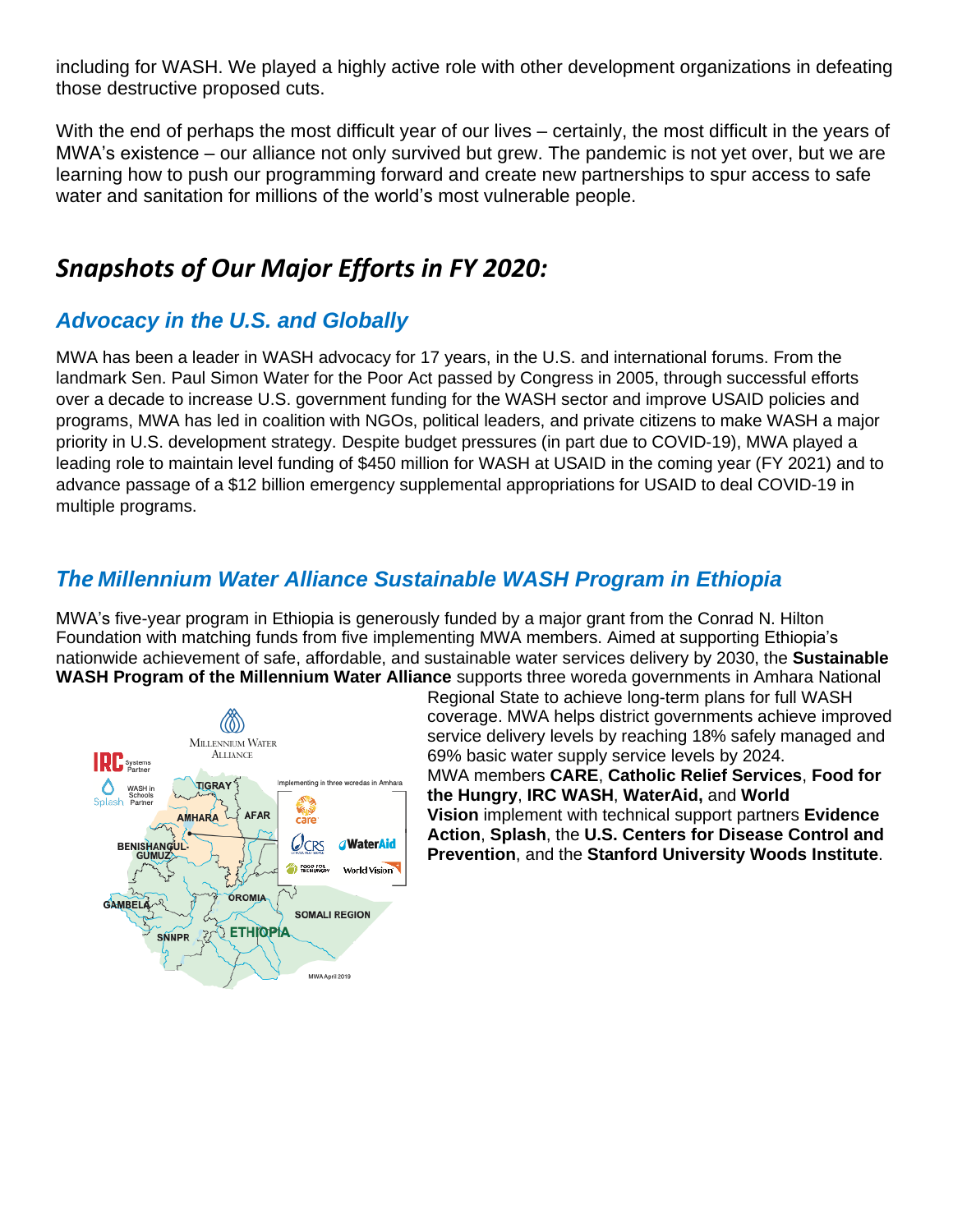# *Kenya Resilient Arid Lands Partnership for Integrated Development (Kenya RAPID)*



 Kenya RAPID was a five-year development program bringing together public and private institutions to increase access to water and sanitation for people and water for livestock, and to rebuild a healthy rangeland-management ecosystem.

MWA focused on five northern counties - Garissa, Isiolo, Marsabit, Turkana and Wajir, which have extreme poverty rates, chronic food and water insecurity, and low access to basic services. Funded at US \$31 million by USAID, the Swiss Development Corporation, MWA implementers **Acacia Water, CARE, CRS, Food for the Hungry, World Vision,** and other partners, Kenya RAPID brought improved or first-time WASH access to 650,226 people

**MWA BOARD MEMBERS FY 2020** Peter Lochery, Acting Chair Rod Beadle, Food for the Hungry Tony Castleman, Catholic Relief Services Matt Hangen, Water 4 Stephanie Ogden, CARE Kelly Parsons, WaterAid America Jordan Smoke, World Vision Christian Steiner, HELVETAS Evan Thomas, Mortenson Center – University of Colorado Boulder Elynn Walter, IRC WASH Jonathan Wiles, Living Water International

#### **MWA U.S. STAFF**

Keith Wright, Executive Director John Sparks, Director of Advocacy & Communications Laura Brunson, Global Programs Director Peter Gichuru, Finance Director Anna Pollock, Programs Associate Alan Elvir, Administrative Services

**MWA ETHIOPIA** – Tedla Mulatu, Country Director **MWA KENYA** – Doris Kaberia, Country Director

> **Millennium Water Alliance 1101 Connecticut Avenue NW Suite 450 Washington, DC 20036**

[info@mwawater.org](mailto:info@mwawater.org) [www.mwawater.org](http://www.mwawater.org/)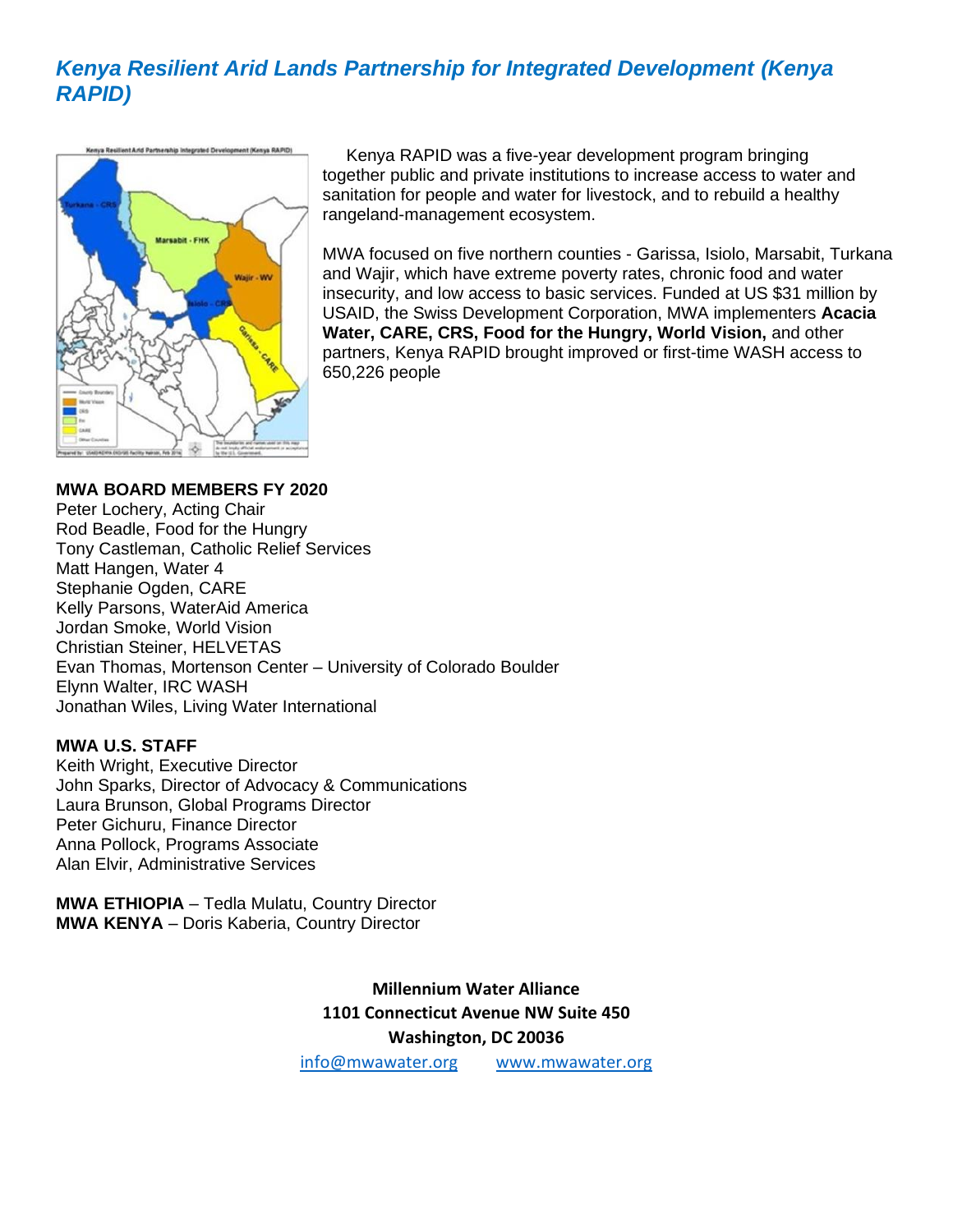# J. RONALD MARTIN. P.A.

CERTIFIED PUBLIC ACCOUNTANTS

1850 EAST THIRD STREET, SUITE 305 CHARLOTTE, NORTH CAROLINA 28204 704/375-6405 FAX 704/375-5827

#### **INDEPENDENT AUDITORS' REPORT**

**Board of Directors** Millennium Water Alliance Houston, Texas

#### **Report on Financial Statements**

We have audited the accompanying financial statements of Millennium Water Alliance, which comprise the statement of financial position as of September 30, 2020, 2019, and 2018, and the related statements of activities, and cash flows for each of the years in the three-year period ended September 30, 2020, and the related notes to the financial statements.

#### Management's Responsibility for the Financial Statements

Management is responsible for the preparation and fair presentation of these financial statements in accordance with accounting principles generally accepted in the United States of America; this includes the design, implementation, and maintenance of internal control relevant to the preparation and fair presentation of financial statements that are free from material misstatement, whether due to fraud or error.

#### **Auditors' Responsibility**

Our responsibility is to express an opinion on these financial statements based on our audits. We conducted our audits in accordance with auditing standards generally accepted in the United States of America. Those standards require that we plan and perform the audits to obtain reasonable assurance about whether the financial statements are free of material misstatement.

An audit involves performing procedures to obtain audit evidence about the amounts and disclosures in the financial statements. The procedures selected depend on the auditors' judgment, including the assessment of the risks of material misstatement of the financial statements, whether due to fraud or error. In making those risk assessments, the auditors consider internal control relevant to the Millennium Water Alliance's preparation and fair presentation of the financial statements in order to design audit procedures that are appropriate in the circumstances, but not for the purpose of expressing an opinion on the effectiveness of the Millennium Water Alliance's internal control. Accordingly, we express no such opinion. An audit also includes evaluating the appropriateness of accounting policies used and the reasonableness of significant accounting estimates made by management, as well as evaluating the overall presentation of the financial statements.

We believe that the audit evidence we have obtained is sufficient and appropriate to provide a basis for our audit opinion.

#### Opinion

In our opinion, the financial statements referred to above present fairly, in all material respects, the financial position of Millennium Water Alliance as of September 30, 2020, 2019, and 2018, and the changes in its net assets and its cash flows for each of the years in the three-year period ended September 30, 2020, in accordance with accounting principles generally accepted in the United States of America.

#### Other Reporting Required by Government Auditing Standards

In accordance with Government Auditing Standards, we have also issued our report dated August 31, 2021, on our consideration of Millennium Water Alliance's internal control over financial reporting and on our tests of its compliance with certain provisions of laws, regulations, contracts, and grant agreements and other matters. The purpose of that report is to describe the scope of our testing of internal control over financial reporting and compliance and the results of that testing, and not to provide an opinion on internal control over financial reporting or on compliance. That report is an integral part of an audit performed in accordance with Government Auditing Standards in considering Millennium Water Alliance's internal control over financial reporting and compliance.

August 31, 2021

g. Ronald Martin, P.A.